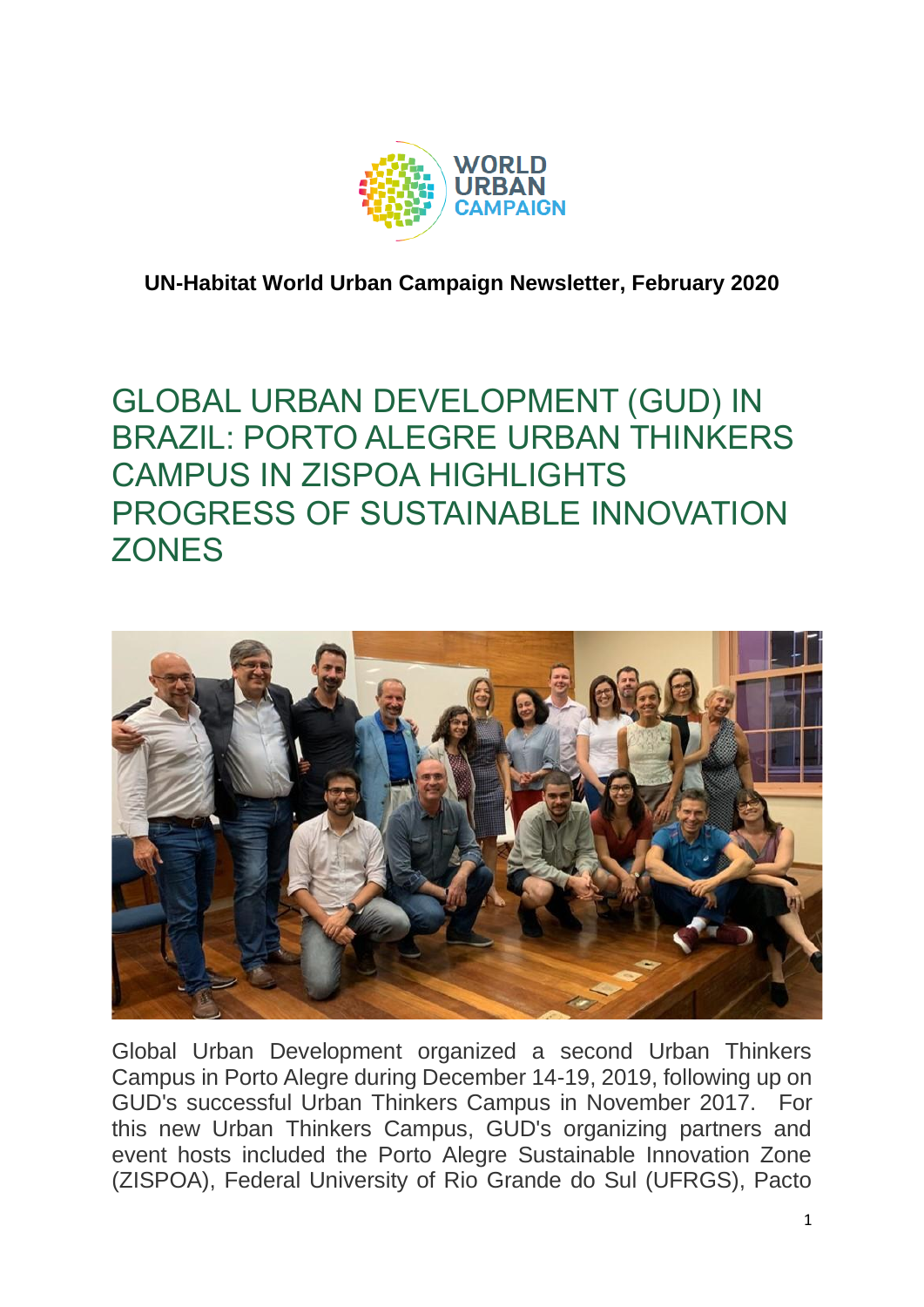Alegre, Vila Flores Cultural Association, UFO Sustainable Innovation Hub, and the Council of Architecture and Urbanism of Rio Grande do Sul (CAU-RS).



GUD's November 2017 Urban Thinkers Campus focused on "Sustainable Innovation Zones as Catalysts for the New Urban Agenda, Sustainable Development Goals, and Paris Climate Agreement through Citizen Empowerment, Entrepreneurial Engagement, and Strategic Collaboration", with particular emphasis on the first two years of substantial progress by ZISPOA. For December 2019, our Urban Thinkers Campus highlighted more than four years of ongoing excellent progress by ZISPOA, as well as the rapidly growing international movement of Sustainable Innovation Zones, with two new zones that were launched in 2018, the Santo Angelo Sustainable Innovation Zone (ZISSAN) in Brazil, and the Panama City Sustainable Innovation Zone (ACTA) in Panama, plus three more zones currently being organized in Brooklyn/New York City (US), London (UK), and Toronto (Canada). Several other Brazilian cities in Rio Grande do Sul, including Caxias do Sul and Pelotas, are considering the possibility of establishing Sustainable Innovation Zones similar to ZISPOA and ZISSAN. Also, numerous cities globally are discussing potentially organizing Sustainable Innovation Zones, from Accra (Ghana) to Bangalore (India).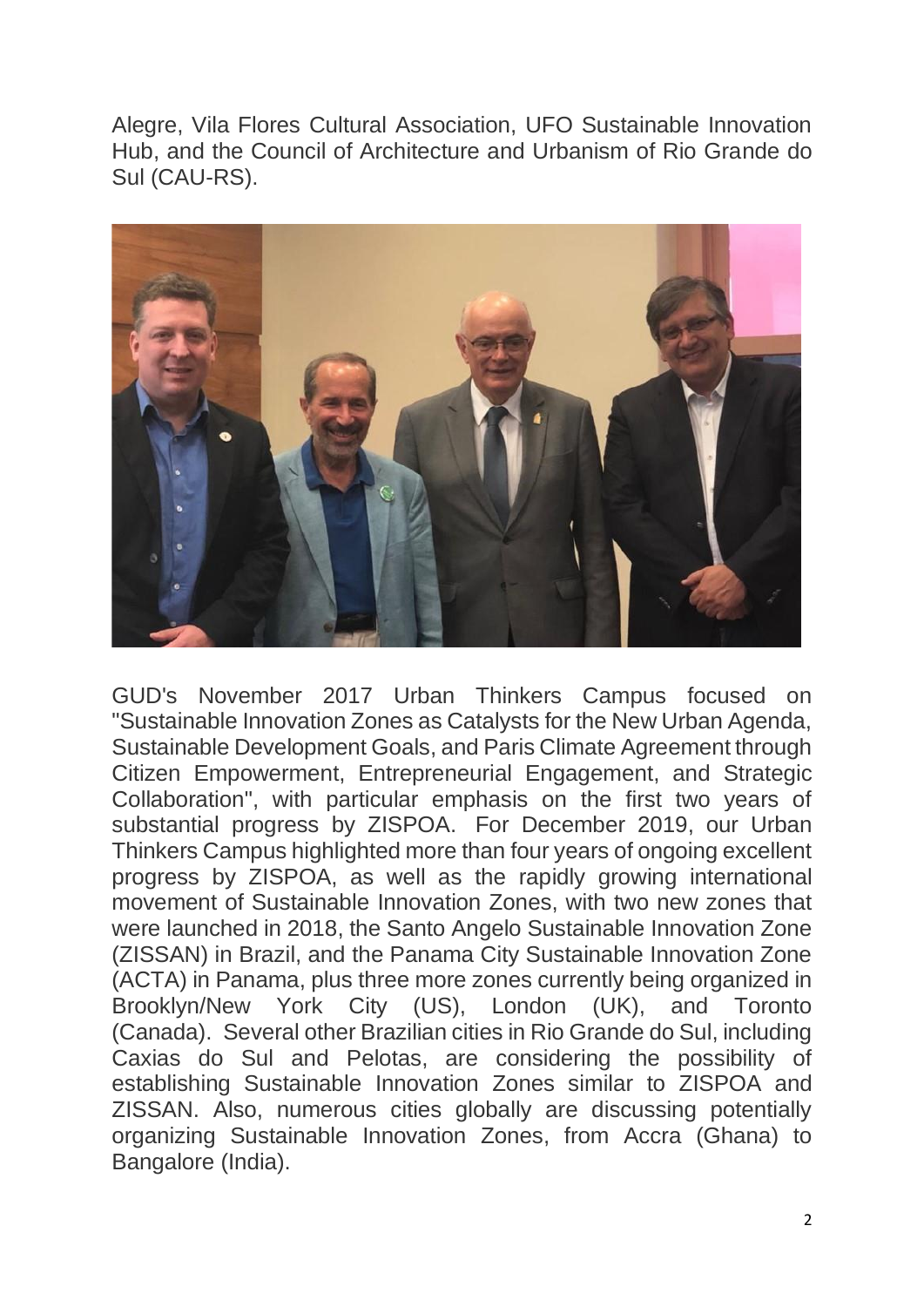At our recent Urban Thinkers Campus there was a special session featuring a detailed presentation and discussion about ZISSAN, including 20 people from Santo Angelo led by ZISSAN Coordinator Helenice Reis and ZISSAN's co-founder, Jorge Tonetto. In addition, there was another special session highlighted by four lively and inspiring videos: 1) Jose Barria presenting the ACTA Sustainable Innovation Zone in the Calidonia/La Exposicion neighborhood of Panama City; 2) Michael Menser explaining the Brooklyn Sustainable Innovation Zone around Brooklyn College; 3) Janine Campling, Haddy Cessay-Jones and Prakash Kamtam describing the London Sustainable Innovation Zone in the Borough of Camden; and 4) Michael MacLennan discussing the Toronto Sustainable Innovation Zone in the Scarborough community.

Another focus of GUD's 2019 Urban Thinkers Campus was on our productive collaboration with the Federal University of Rio Grande do Sul (UFRGS), where the ZISPOA Project office is located in the GRID research center at the Engineering School's headquarters, the historic Centenario building. UFRGS is consistently ranked among the best universities in Brazil, and is one of the largest and most important institutions located in ZISPOA. Many UFRGS professors are providing leadership and support for ZISPOA through a faculty group called ZISProf, which includes teaching UFRGS courses in which students engage in research and action projects related to ZISPOA, and professors and students together conduct research focusing on ZISPOA and Sustainable Innovation for Porto Alegre. Through the leadership and advocacy of ZISProf, the President and Vice Presidents of UFRGS have committed to the university becoming a world leader in Sustainable Innovation by 2030 in teaching, research, campus facilities management, entrepreneurship and technology development, public and community service, and internationalization.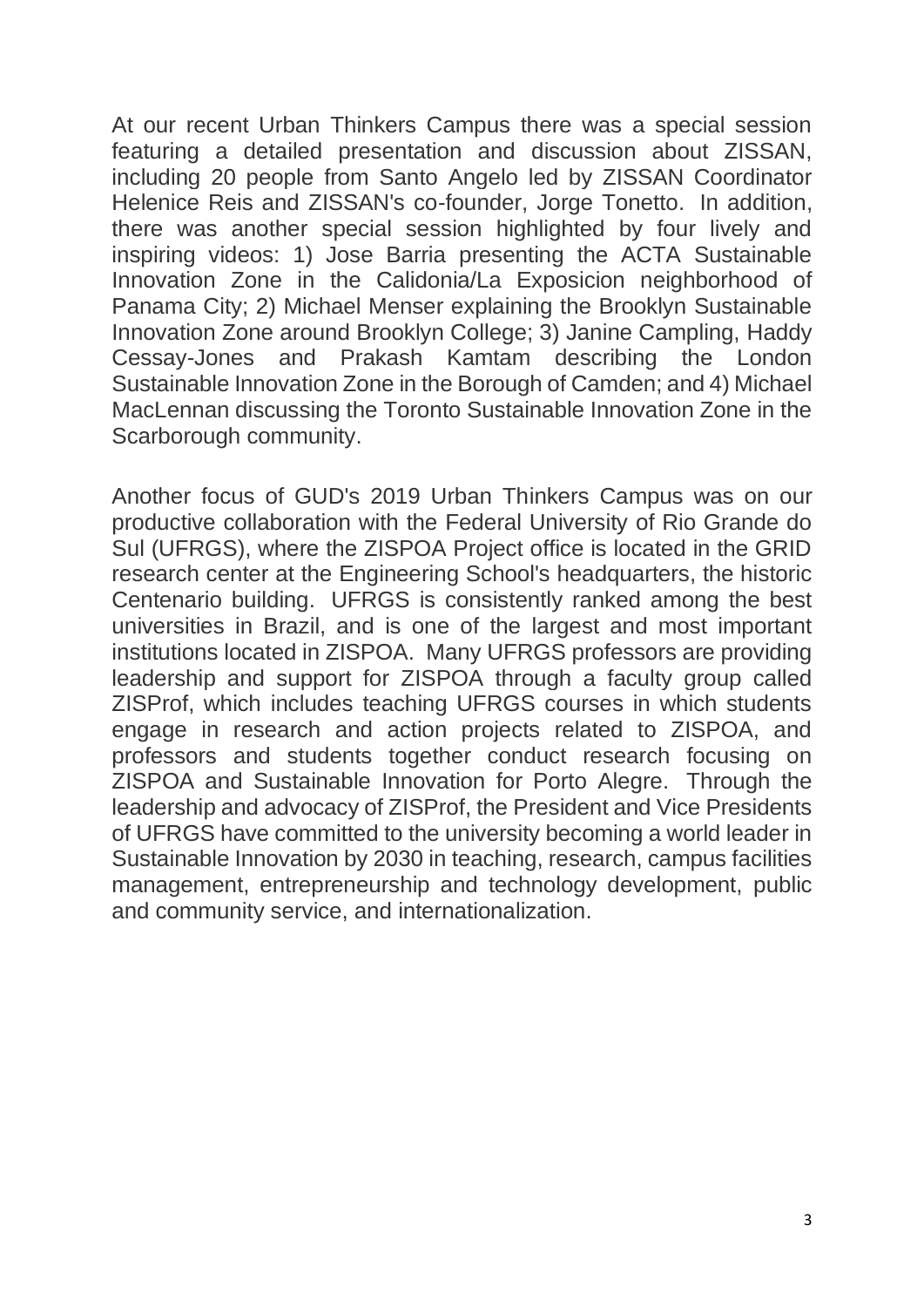

In recognition of this vital commitment, the Urban Thinkers Campus was opened by welcoming remarks from UFRGS President, Rui Vicente Oppermann, Vice President for Research, Rafael Roesler, and Engineering School Dean, Luiz Carlos Pinto da Silva Filho. This enthusiastic opening was followed by a detailed speech by ZISPOA Coordinator and UFRGS International Visiting Professor Marc Weiss on the "Evolution of ZISPOA since 2015" and then by powerpoint presentations and extensive discussion of seven recent major activities at UFRGS, either directly initiated by, or closely coordinated with, ZISPOA and ZISProf: 1) developing a new Sustainable Innovation Professional curriculum and certificate program for masters and doctoral students across the entire university, directed by three ZISProf leaders, Professors Angela Danilevicz, Luis Felipe Nascimento, and Istefani de Paula; 2) creating a new Sustainability Office, headed by Andrea Loguercio, to facilitate Sustainable Innovation projects at UFRGS; 3) research on how to transform the historic Centenario and Chateau buildings into the two greenest in Brazil, as a first step towards greening the entire university campus, in the spirit of the ZISPOA Solar Post (charging electronic devices from renewable energy) located in the courtyard of the UFRGS Management School; 4) researching how to organize a solar electric cooperative that will enable ZISPOA to become the most solar-powered urban area in Latin America by 2030; 5) developing the Creathon (co-creation hackathon competition) as a collaboration of the Porto Alegre City Government, Pacto Alegre, UFRGS, ZISPOA, UFO, Thought Works, Yara, Sebrae, Tecnopuc, and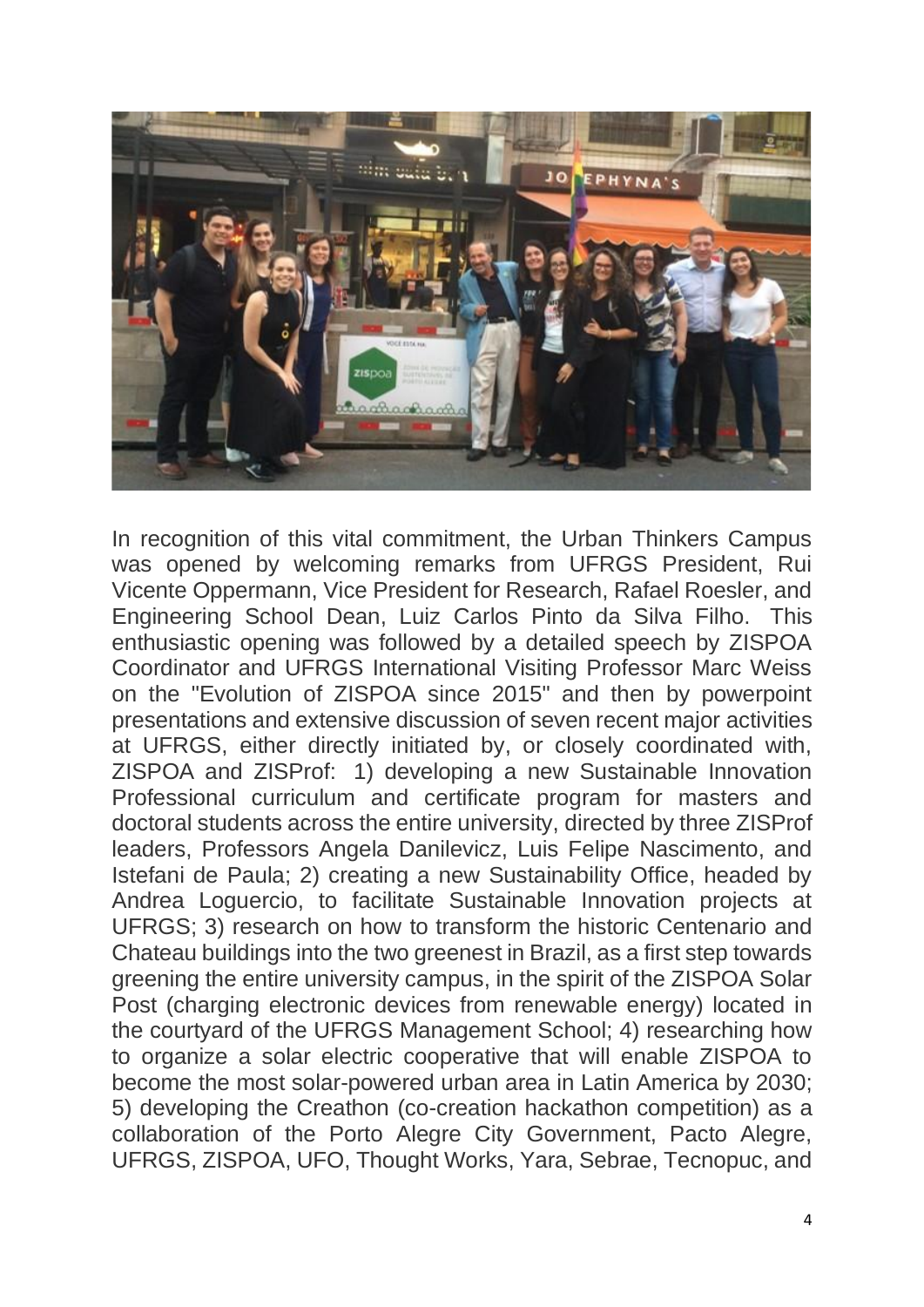Tecnosinos encouraging and supporting new private entrepreneurial and citizen/community-based solutions for recycling and zero waste in Porto Alegre; 6) research on how to develop electric car sharing in ZISPOA, led by the E-24 Mobility Lab at UFRGS; and 7) designing and developing a model Sustainable Innovation Parklet for ZISPOA with a solar post for powering LED lights and charging electronic devices, use of recycled building materials produced by an organization supporting livelihoods for low-income families, a dedicated bike lane and secure bike parking, outdoor street and sidewalk seating and reduced car parking, an open-air green roof with attractive planting, and other key features. This new parklet, located in ZISPOA near UFRGS, opened on the evening of December 17 with a special Green Drinks celebration for the Urban Thinkers Campus. It received financial support from the Swedish Embassy in Brasilia and an international Swedish company, Tetra Pak, and from two local cafes, Josephyna's and Sim Sala Bim, plus in-kind support from Pacto Alegre, UFRGS, the Porto Alegre City Government, and several other supporting local organizations and businesses.

Another session of our recent Urban Thinkers Campus highlighted Porto Alegre urban and regional Sustainable Innovation actions involving GUD, ZISPOA, and UFRGS as key partners, including the Pacto Alegre public-private-civic-university partnership to help generate more dynamic economic growth and promote higher quality of life for Porto Alegre (modeled on Barcelona), and innovative technology initiatives by the city and state governments and other major universities such as PUCRS, UFCSPA, and Unisinos. The 2019 Urban Thinkers Campus also involved: 1) showing "Citizen Jane" (a documentary film about Jane Jacobs) at the Vila Flores Cultural Association, followed by a discussion about Participatory Community Transformation and ZISPOA with the Council of Architecture and Urbanism (CAU-RS), and the UFRGS Post-Graduate Program in Urban and Regional Planning (PROPUR); 2) a co-creation workshop led by Pulsar at the UFO Sustainable Innovation Hub, exploring how people and institutions can strategically organize future Sustainable Innovation Zones in Brazil; and 3) UFRGS student presentations (organized by ZISProf) about their semester-long ZISPOA Sustainable Innovation research and action projects.

Two other important recent activities by GUD and ZISPOA, both held during late September 2019, were: 1) helping organize, for the third